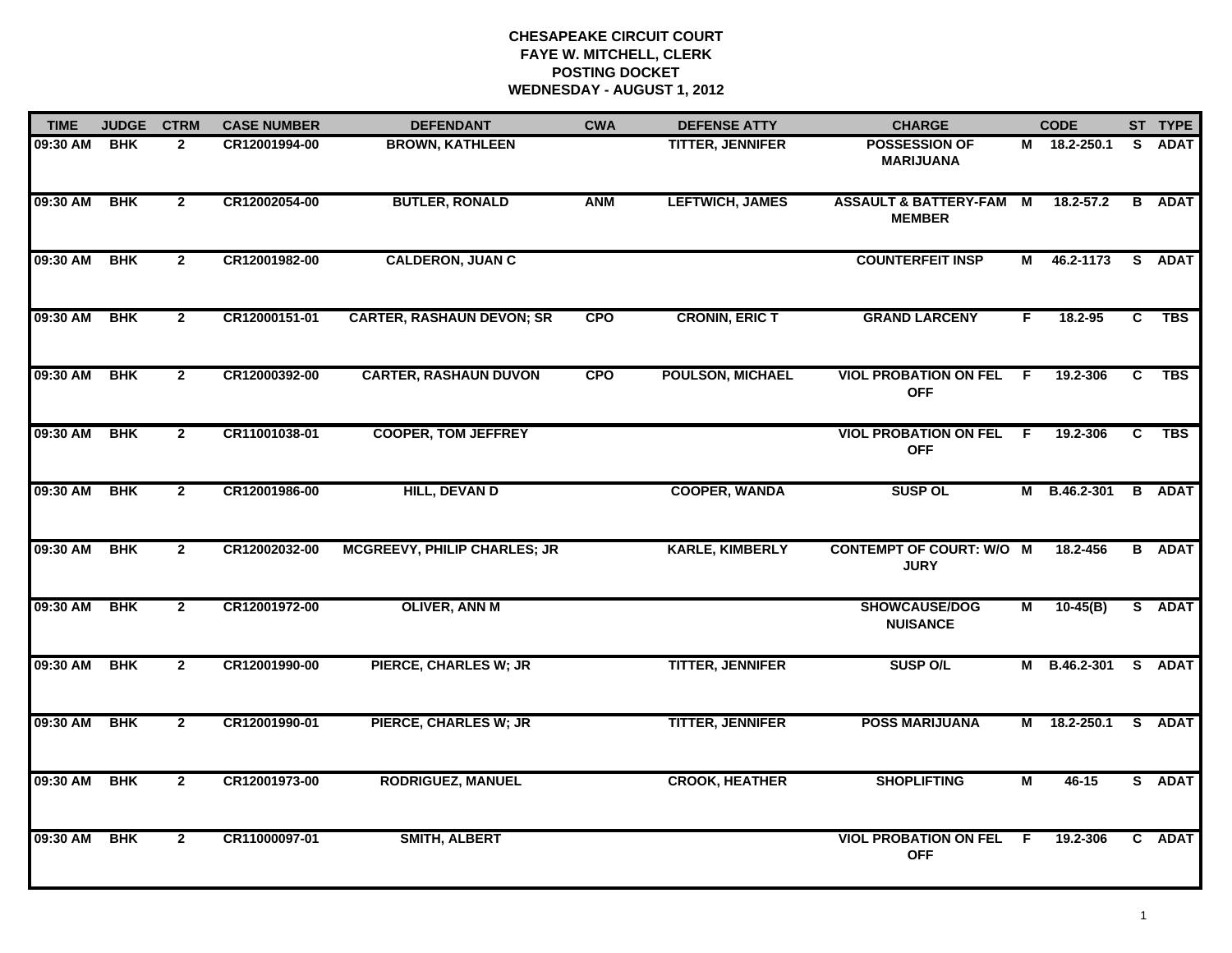# **CHESAPEAKE CIRCUIT COURT FAYE W. MITCHELL, CLERK POSTING DOCKET WEDNESDAY - AUGUST 1, 2012**

| <b>TIME</b> | <b>JUDGE</b> | <b>CTRM</b>  | <b>CASE NUMBER</b> | <b>DEFENDANT</b>            | <b>CWA</b> | <b>DEFENSE ATTY</b>    | <b>CHARGE</b>                              |    | <b>CODE</b> | <b>ST</b> | <b>TYPE</b> |
|-------------|--------------|--------------|--------------------|-----------------------------|------------|------------------------|--------------------------------------------|----|-------------|-----------|-------------|
| 09:30 AM    | <b>BHK</b>   | $\mathbf{2}$ | CR12001970-00      | SMITH, MIA S                |            | <b>CRONIN, ERIC</b>    | <b>POSS MARIJUANA</b>                      | M  | 18.2-250.1  | s         | <b>ADAT</b> |
| 09:30 AM    | <b>BHK</b>   | $\mathbf{2}$ | CR10000312-04      | <b>STONEMAN, DAVID LYNN</b> |            |                        | <b>VIOL PROBATION ON FEL</b><br><b>OFF</b> | -F | 19.2-306    | C.        | <b>ADAT</b> |
| 09:30 AM    | <b>BHK</b>   | $\mathbf{2}$ | CR12001974-00      | <b>TILLERY, DARIUS L</b>    |            | <b>BABINEAU, JON</b>   | <b>SHOPLIFTING</b>                         | M  | 46-15       | S.        | <b>ADAT</b> |
| 09:30 AM    | <b>BHK</b>   | $\mathbf{2}$ | CR12001993-00      | <b>VANN, BRIAN C</b>        |            | <b>ORTIZ, KATHLEEN</b> | <b>OPER SUSP/REVOKE</b>                    | M  | 18.2-272    | В         | <b>ADAT</b> |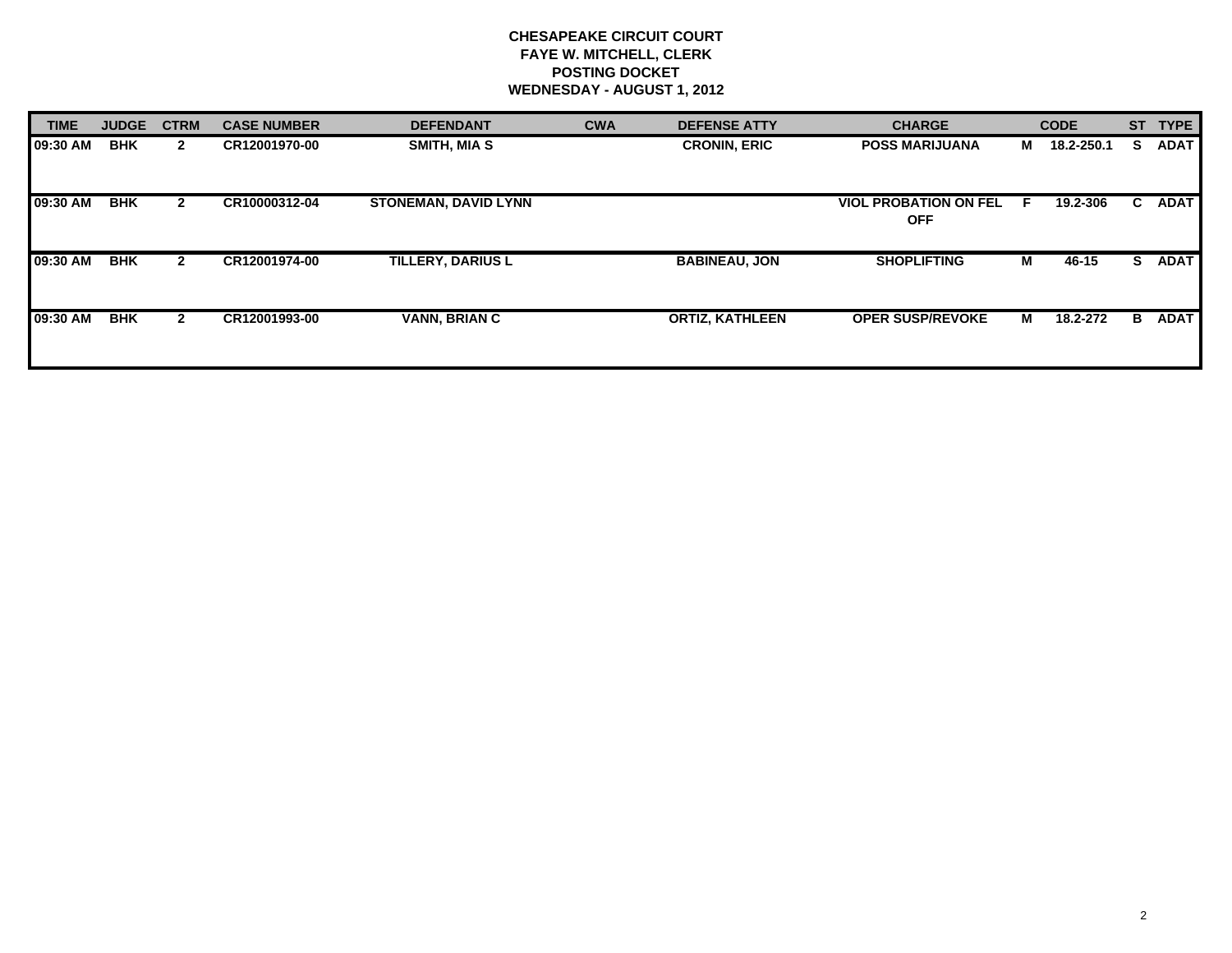### CHESAPEAKE CIRCUIT COURT CIVIL MOTIONSWEDNESDAY, AUGUST 1, 2012

| Hearing<br><b>Time</b> | Judge      | Court<br>room  | Case #        | <b>Plaintiff</b>                              | <b>Defendant</b>                       | <b>Plaintiff Attorney</b> | <b>Defendant Attorney</b> | <b>Motion</b>                   | <b>Duration</b> |
|------------------------|------------|----------------|---------------|-----------------------------------------------|----------------------------------------|---------------------------|---------------------------|---------------------------------|-----------------|
| 09:00 AM               | <b>VTF</b> | -1             | CL11000034-00 | <b>GAMBILL, PATRICK DAVID</b>                 | MUSSELMAN-GAMBILL, PELLA<br><b>KAY</b> | RATTLEY, ROBIN A          | LEFTWICH, JAMES           | <b>Withdraw Counsel</b>         | 15 Min.         |
| 09:00 AM               | <b>VTF</b> | $\overline{1}$ | CL12000158-00 | CAI, HUI                                      | WANG, PING-MEI                         | PETERSON, JENNIFER E      |                           | Final Decree of<br>Divorce      | 10 Min.         |
| 09:00 AM               | <b>VTF</b> | -1             | CL12000627-00 | DAVIS, SUSAN ANN                              | DAVIS, MICHAEL ALAN                    | MACDONALD, ROBERT G       |                           | Pendente Lite                   | 1 Hour          |
| 09:00 AM               | <b>VTF</b> | -1             | CL12001208-00 | BAKER, SHERRY ANN                             | BAKER, JOSEPH CALVIN                   | RIVERS, LAURIE ANNE       | FLOYD, JUDITH             | Final Decree of<br>Divorce      | 10 Min.         |
| 09:00 AM               | <b>VTF</b> | $\overline{1}$ | CL12001492-00 | JONES, ONITA                                  | JONES, THURMAN                         | MANNING, DIANE J          |                           | Appt. Guardian &<br>Conservator | 30 Min.         |
| 09:00 AM               | <b>VTF</b> | -1             | CJ12000062-01 | FESSLER, JOSHUA                               | FESSLER, JESSICA                       | PRO SE                    | LEFTWICH, JAMES A; JR     | Terminate Visitation            | 1 Hour          |
| 09:00 AM               | JWB        | 3              | CL10001308-00 | BUTLER, KAREN DEE                             | BUTLER, RONALD RAY                     | COMFORT, STEVE            | LEFTWICH, JAMES A; JR     | Motion to Compel                | 30 Min.         |
| 09:00 AM               | <b>JWB</b> | 3              | CL10001308-00 | BUTLER, KAREN DEE                             | BUTLER, RONALD RAY                     | COMFORT, STEVE            | LEFTWICH, JAMES A; JR     | Motion (Other)                  | 30 Min.         |
| 09:00 AM               | <b>JWB</b> | 3              | CL11000495-00 | <b>INDIAN RIVER ROAD</b><br><b>PROPERTIES</b> | *VIRAL ESTATES INC                     | FERGUSON, RYAN G          | PRO SE                    | <b>Present Order</b>            | 30 Min.         |
| 09:00 AM               | <b>JWB</b> | 3              | CL11002961-00 | ELMORE, CHERICE                               | *BISHER, MICHAEL                       | HEDRICK, CHRISTOPHER T    | BOOTH, EDWIN              | Motion (Other)                  | 1 Hour          |
| 09:00 AM               | JWB        | 3              | CL11002961-00 | ELMORE, CHERICE                               | *BISHER, MICHAEL                       | HEDRICK, CHRISTOPHER T    | <b>BOOTH, EDWIN</b>       | Motion (Other)                  | N/A             |
| 09:00 AM JWB           |            | 3              | CL12000559-00 | HUGHES, DEBORAH S                             | HUGHES, FRANK E                        | SHUPERT, JENNIFER B       |                           | Pendente Lite                   | 1 Hour          |
| 09:00 AM               | JWB        | 3              | CL12001646-00 | DURAKOVIC, NICOLE                             | DURAKOVIC, BELMINA                     |                           |                           | Final Decree of<br>Divorce      | 10 Min.         |
| 10:00 AM BHK           |            | 4              | CL12001230-00 | COMMONWEALTH OF VIRGINIA                      | *FERGUSON, KEITH M                     | OXENHAM, CARA P           |                           | Forfeiture of Funds             | N/A             |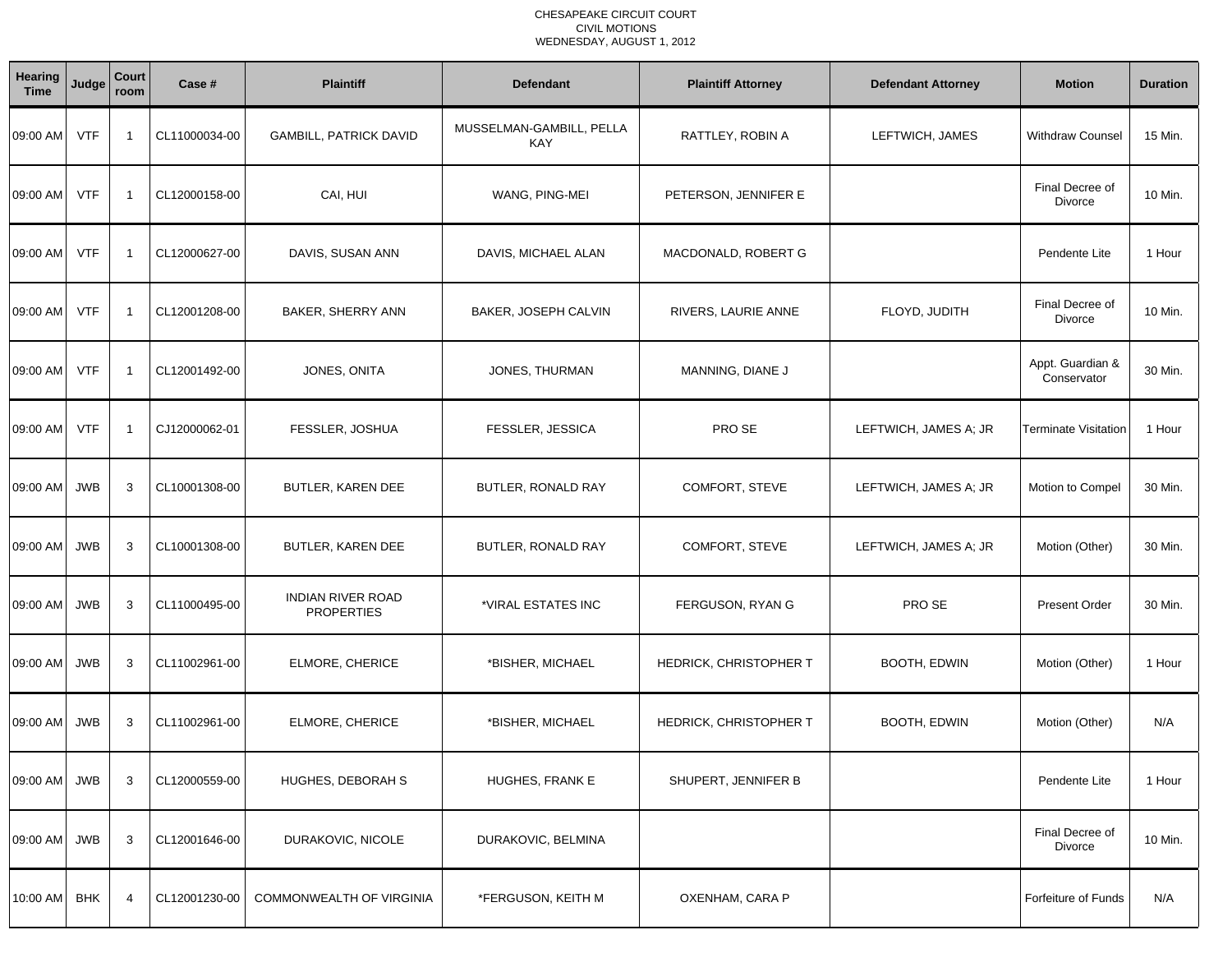### CHESAPEAKE CIRCUIT COURT CIVIL MOTIONSWEDNESDAY, AUGUST 1, 2012

| Hearing<br><b>Time</b> | Judge      | <b>Court</b><br>room | Case #        | <b>Plaintiff</b>                             | <b>Defendant</b>           | <b>Plaintiff Attorney</b> | <b>Defendant Attorney</b> | <b>Motion</b>                   | <b>Duration</b> |
|------------------------|------------|----------------------|---------------|----------------------------------------------|----------------------------|---------------------------|---------------------------|---------------------------------|-----------------|
| 10:00 AM               | <b>BHK</b> | 4                    | CL12001240-00 | COMMONWEALTH OF VIRGINIA                     | *EPPERSON, KASEY CHARLES A | OXENHAM, CARA P           |                           | Forfeiture of Funds             | N/A             |
| 10:00 AM               | <b>BHK</b> | $\overline{4}$       | CL12001241-00 | COMMONWEALTH OF VIRGINIA                     | *EPPERSON, KASEY CHARLES A | OXENHAM, CARA P           |                           | Forfeiture of Funds             | N/A             |
| 10:00 AM               | <b>BHK</b> | 4                    | CL12001263-00 | COMMONWEALTH OF VIRGINIA                     | *WILSON, MARQUES K         | OXENHAM, CARA P           |                           | Forfeiture of Funds             | N/A             |
| 10:00 AM               | <b>BHK</b> | $\overline{4}$       | CL12001313-00 | COMMONWEALTH OF VIRGINIA                     | *ROUNDTREE, FRED R         | OXENHAM, CARA P           |                           | Forfeiture of Funds             | N/A             |
| 10:00 AM               | <b>BHK</b> | 4                    | CL12001346-00 | COMMONWEALTH OF VIRGINIA                     | *WOODHOUSE, EARL C; III    | OXENHAM, CARA P           |                           | Forfeiture of Funds             | N/A             |
| 09:00 AM               | JJ         | 5                    | CL11003055-00 | JONES-HAAS, SHERRY                           | HAAS, GREGORY THOMAS       | TARKINGTON, JEFFREY D     |                           | Final Decree of<br>Divorce      | 10 Min.         |
| 09:00 AM               | JJ         | 5                    | CL12000224-00 | WATKINS, TINA MICHELLE                       | WATKINS, SYLVESTER TRAVERE | WOOD, CHRISTY J           | DAVIS, MARY ELIZABETH     | Motion (Other)                  | 30 Min.         |
| 09:00 AM               | JJ         | 5                    | CL12000309-00 | COLLUM, GERALD                               | COLLUM, AZZA               | MORRISON, W WARE          | SHILLING, ANDREW          | Pendente Lite                   | 1 Hour          |
| 09:00 AM               | JJ         | 5                    | CL12000459-00 | <b>GREENE, RASEAN A</b>                      | HANSON, TERRI L            | SMIRCINA, BLAIR E         | FIORELLA, TODD M          | Motion to Compel                | 15 Min.         |
| 09:00 AM               | JJ         | 5                    | CL12000626-00 | HOLLEY, FREEMAN C                            | HUGHES, CASSANDRA          | THORP, WALTER N           |                           | Post Trial Motion               | 30 Min.         |
| 09:00 AM               | JJ         | 5                    | CL12000828-00 | UMPHLETT, SHANNON                            | *WINSLOW, WILLIAM          | JACOBS, CHRISTOPHER I     | FIORELLA, TODD M          | Motion (Other)                  | 30 Min.         |
| 09:00 AM               | JJ         | 5                    | CL12001328-00 | <b>AUTOMOTIVE SERVICES</b><br><b>FINANCE</b> | WALKER, BRYAN L            | MARKS, JEFFREY L          |                           | Default Judgment                | 15 Min.         |
| 09:00 AM               | JJ         | 5                    | CL12001355-00 | *GASKINS, JOHNNY E                           | *GASKINS, LORI RENEE       | <b>BROOKS, L ASHLEY</b>   |                           | Appt. Guardian &<br>Conservator | 15 Min.         |
| 09:00 AM               | JJ         | 5                    | CL12001410-00 | <b>AUTOMOTIVE SERVICES</b><br><b>FINANCE</b> | <b>EASON, KELVIN S</b>     | MARKS, JEFFREY L          |                           | Default Judgment                | 15 Min.         |